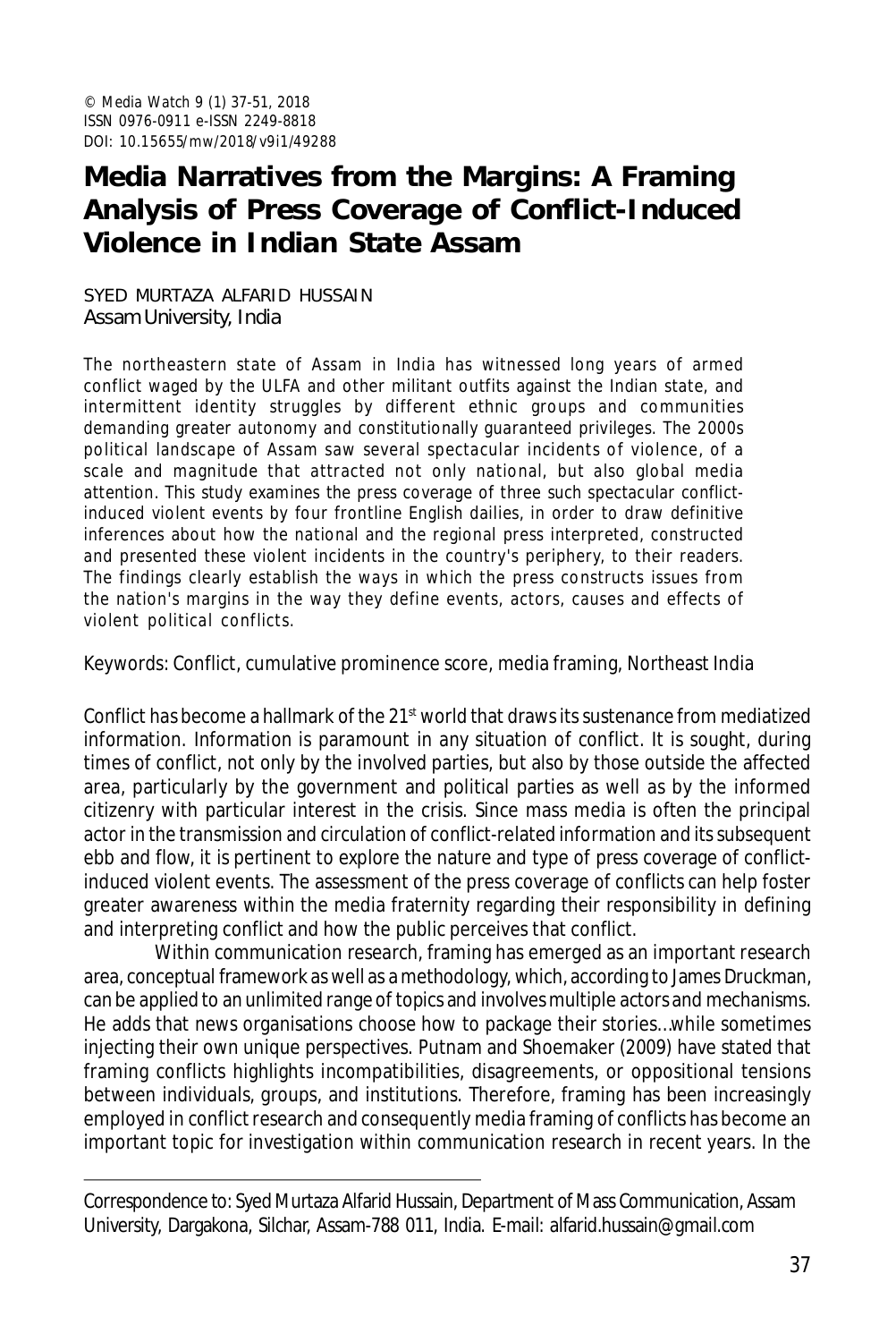media coverage of conflict, framing is said to have been employed, the moment an event or a situation is defined, contextualized, and presented to the audience. This leads to the creation of a particular discourse moderated by the media. Labeling of events like 'War on terror' to allude to the US invasion of Iraq or 'Surgical strike on black money' to imply the demonetization decision of the Indian government in late 2016 suggest the ways framing is performed and executed by the media. Framing is also performed when some aspects of the ongoing stream of events are highlighted while certain others are ignored or downplayed, thereby conditioning as well as gating the audience's reception of information. This, in effect, influences the opinions they form about happenings in the external reality they are not directly privy to and this eventually colors the conclusions they draw about the world received through the media.

## **Conflict in Northeast India and the Media**

Ever since independence, India's Northeast comprising the eight states of the eastern frontier region has remained one of South Asia's continuing conflict zones. The region has witnessed the spawning of multitude of insurgent groups waging either secessionist or autonomist wars against the Indian state, the genesis of which can be found in the Naga insurgency that reared its head even before India's independence. Long bouts of intermittent violence have held development of the region to ransom. Add to that the long smoldering keg of resentment against 'mainland' India blamed for the economic backwardness of the region triggered by a perceived sense of remoteness, both physical as well as psychological. Amidst these, there are sundry-armed groups too with different ethnic affiliations clamoring for special rights and protection of their distinct identities. The Armed Conflict Report (1989-2006) by Peter Wallensteen and Uppsala Conflict Data Program identified 32 major armed conflicts in the world of which six of them are from India. And four of these six conflicts originate from northeast India, one each from Assam, Nagaland, Tripura, and Manipur.

Assam lies at the heart of the Northeast region and is also the most populous state in the region. Due to its composition of population of diverse ethnicities, religions and languages, it has also resulted in a number of conflicts of varying nature and intensity. It has seen one of the longest students movements in the world led by All Assam Students' Union (AASU) that protested 'illegal immigration' from Bangladesh and a perceived sense of 'step-motherly' treatment by the Indian state. Since the late seventies, it has also seen the rise of secessionist armed militant groups like the United Liberation Front of Asom (ULFA) and National Democratic Front of Boroland (NDFB) that have intermittently challenged the might of the Indian security forces. It has seen ethnic and communal violence caused by competing 'homeland' claims as well as fears triggered by apprehensions of demographic change due to 'unabated' influx of illegal immigrants from Bangladesh. From 'secret killings' to 'serial bomb blasts,' this state of over 30 million people has seen it all. It has also lately witnessed the rise of communal politics leading to communal riots as well as environmental politics led by a farmers' collective resisting the construction of big dams in the state.

Many advocates of conflict prevention believe that the media can intervene in defusing tensions and forging peace. In the context of a conflict-afflicted state like Assam, the role of the media, both regional and national, in the way they represent and interpret the different conflicts, have not yet been adequately studied. There is a feeling among the people in this region that the national media tends to ignore the northeast region in terms of its news coverage, and the little coverage that it does give, is mainly limited to negative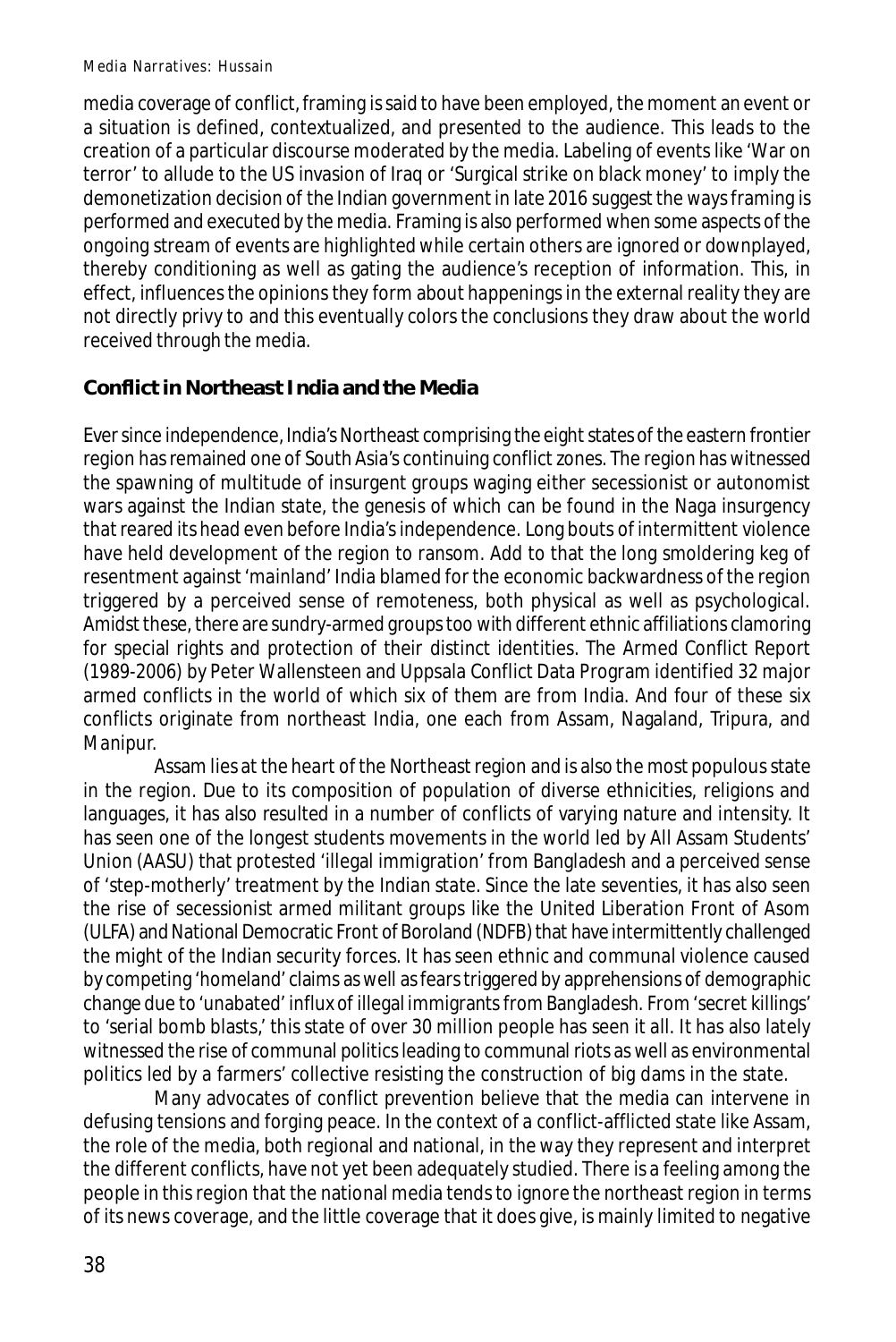issues like bombing, killings, extortion, insurgent violence, floods, natural disasters etc. There is also a feeling that the national media confine their reporting of conflicts to mere statistics of casualty and fatality figures without really contextualizing the issues that culminated into violent events. Therefore the media coverage of the region by the national media is often sporadic in nature, limiting itself to provide coverage only to violent events, which has unfortunately helped stereotype the entire region as a trouble-torn frontier.

It is in this context that the role of the national media needs to be analysed when it reports about the different conflicts from the periphery of the country, in this case, Assam. In order to do so, the researcher proposes to examine certain key conflict-related events in the recent history of Assam and how they have been presented by two major national newspapers of the country and compare them with the coverage given to the same events by two frontline regional newspapers of Assam applying the theoretical framework of framing to get an idea about the trends in so far as how each conflict-event is 'framed' by each of the newspapers.

The first decade of the  $21<sup>st</sup>$  century witnessed unprecedented levels of violent incidents in Assam, ranging from militancy-related violence to ethnic and communal riots, to high intensity terror attacks. These events not only created deep fissures in an already fragile society with many fault lines, but also left a festering scar on the collective psyche of the people of an embattled state. For the present study, the researcher has identified three such major violent events, each representing a unique typology of conflict prevalent in Assam that broke out in different time periods since 2004. These three conflict-related events are as follows:

- (i) ULFA-triggered bomb blast in Dhemaji at an Independence Day function on August 15, 2004
- (ii) Mob violence between *adivasi* protesters and local residents of Beltola in Guwahati on November 24, 2007
- (iii) Serial bomb blasts in Assam on October 30, 2008.

#### **The Conflict-Induced Violent Events**

On August 15, 2004, the ULFA triggered an IED explosion at the playground of a school in Dhemaji, about 500 kms from Guwahati, where the official celebration of Independence Day was underway. The ULFA had called for a boycott of Independence Day celebrations in the state. Sixteen school-going children lost their lives in the blast and the incident drew worldwide condemnation against the ULFA. Although the banned outfit initially denied their involvement in the blast, they eventually owned responsibility for that action, and several years later the top brass of the outfit publicly sought forgiveness from the people of Assam for their act, which they claim was not intended to cause harm to civilians, far less children.

On November 24, 2007, violent clashes broke out between *adivasi* protestors and residents of Beltola area in Guwahati, during a rally taken out by the All Adivasi Students' Association, Assam (AASAA) in the capital city. The AASAA rally was to pressurize the government to recognize the Santhal *adivasi*s and the tea tribes in Assam as Scheduled Tribes (ST). The police action to stop the protestors from advancing further, angered them and they went on a rampage damaging public property and vehicles parked on the streets. Soon enough, infuriated residents of the area came out and started attacking the *adivasi* protestors. In the retaliatory attacks, one person was reported killed and several others were injured. However, in the ensuing violence, the attack and stripping of a 17-year-old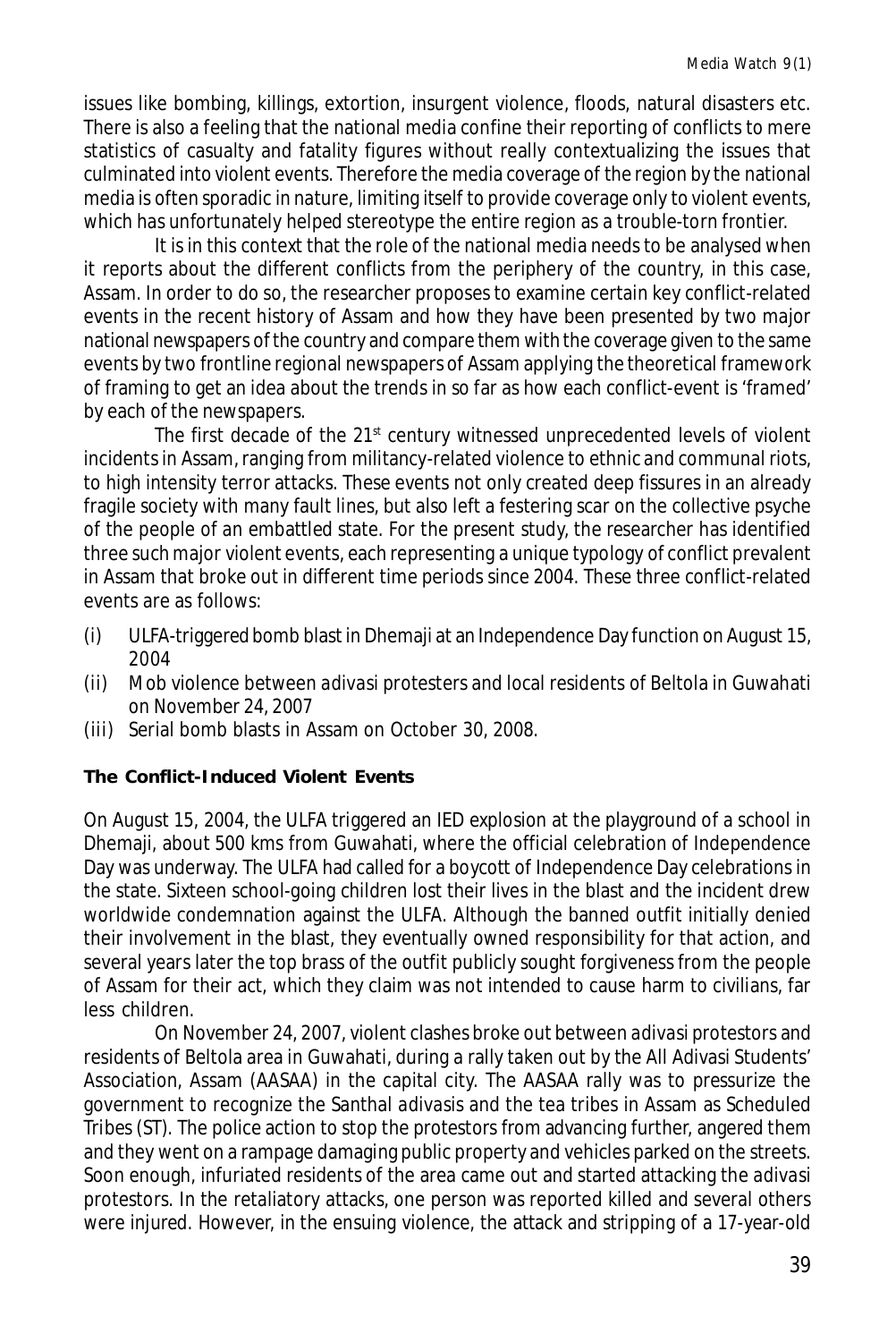*adivasi* girl by a few local youths on the streets of Guwahati remains the enduring memory of this violent incident that triggered a nationwide outcry over the issue of violence against women.

On October 30, 2008, a series of synchronized explosions rocked different parts of Assam in one of the worst terror attacks to have taken place in the state. The explosions claimed 84 civilian lives and wounded more than 300. Guwahati city was the worst affected as three high intensity blasts ripped off at busy public places causing maximum fatalities and casualties. The magnitude and scale of devastation caused by the explosions attracted worldwide media attention. The government quickly put the needle of suspicion on Bangladesh-based radical Islamist outfit Harkat-ul-Jihad-al-Islami (HuJI) but later they retracted and claimed that the Bodo militant outfit, NDFB was behind the orchestrated serial blasts in the state.

## **Methodology**

The present study seeks to analyze how the media narratives of the same events are framed differently by different newspapers that will help reveal the critical choices that newspapers make while they frame a story in a particular way. The study investigated the press coverage of the above-mentioned violent incidents by four frontline English newspapers for a onemonth period since the occurrence of the respective incidents. It examined the framing devices employed by *The Assam Tribune*, *The Telegraph*, considered here as the regional press, and *The Times of India*, and *The Hindu*, considered as national press, in their coverage of the incidents so as to draw empirically backed definitive inferences on the nature of the media coverage of these above-mentioned violent incidents. The results from the study would contribute to a better understanding of how the national and the regional press create media narratives of the violent events occurring in the periphery of the country and the frames they employ to construct their respective discourses.

The study adopts three framing techniques. One of the framing techniques adopted for the study is Shanto Iyengar's classification of news items as episodic or thematic news frames. The use of either the episodic or thematic news frame affects how individuals assign responsibility for political issues (Iyengar, 1991). Besides the model suggested by Iyengar, this study also adopts Semetko and Valkenburg's five generic or deductive news frames. These five generic frames are: (i) Conflict frame, (ii) Consequence frame, (iii) Humaninterest frame, (iv) Morality frame, and (v) Attribution of responsibility frame.

James Tankard's (2001) 'list of frames' approach was adopted to empirically study the use of frames in the context of news framing of conflicts. This is one of the most comprehensive empirical approaches of identifying frames where he suggests a list of 11 framing mechanisms or focal points for identifying and measuring news frames (de Vreese, 2005). They are headlines, subheads, photos, photo captions, leads, source selection, quotes selection, logos, pull quotes, statistics and charts, and concluding statements. Seven of these eleven framing mechanisms prescribed by Tankard (2001) were identified and analysed in the present study to arrive at definitive conclusions about the types of frames employed by the sampled newspapers to particular news stories of the violent incidents and their aftermath. These seven framing mechanisms were: Headlines, subheads, photographs, photo captions, lead, source selection and quotes selection.

40 Each news story was assessed for the presence of different frames. First they were assessed for being either episodic or thematic in their presentation. Second, they were assessed in terms of the five generic frames identified by Semetko and Valkenburg (2000), i.e human interest, conflict, attribution of responsibility, morality and consequence. When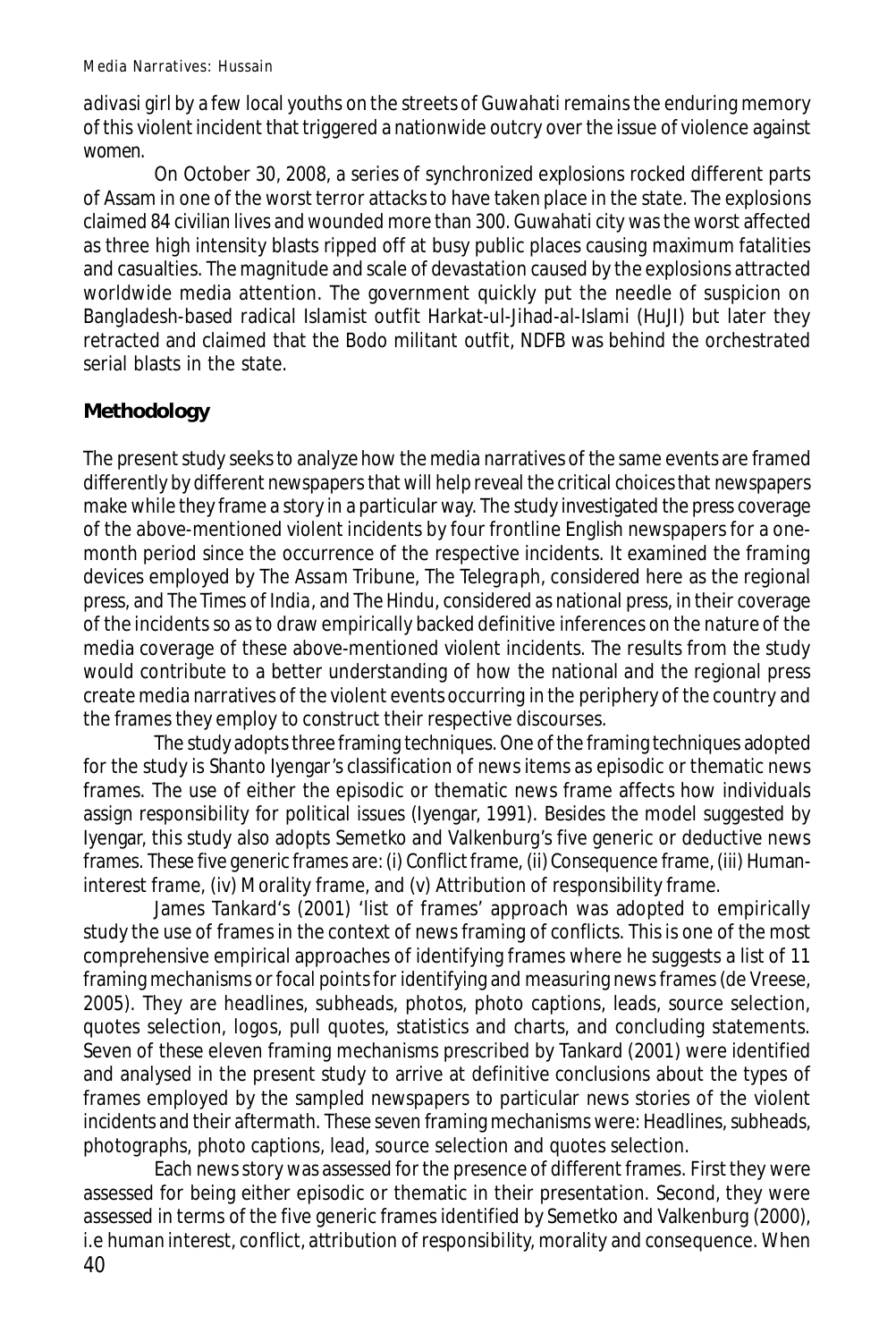a news story had multiple frames, they were duly coded and their frequencies recorded. Each frame was identified on the basis of the operational definition adopted by the researcher.

Nitz and West's (2004) two-thirds rule was employed for the coding of the news stories for the presence of thematic or episodic frames. The same rule was applied to determine the presence of the generic frames based on the frame emphasis put in presenting the news story.

Additionally, the researcher coded each news story for the presence of conflict or peace frames. The overall tone of each news story was also examined, either as positive or negative. The inter-coder reliability test conducted for this study was established by randomly selecting 10 per cent of the news items. Using Holsti's formula, it was found that the inter-coder reliability for news frames was 0.92. A highly satisfactory 90.6 per cent of the coded frames matched successfully.

#### **Findings**

The aim of this study was to identify the framing devices employed by the respective newspapers in the presentation of news stories related to the conflict events in Assam. Since media has a critical role to play during times of conflict, and it's coverage of conflict events contributes to either escalation or de-escalation of the conflict, therefore it is pertinent to identify the specific ways by which they construct, interpret and present these incidents to their respective audiences.

This study examined the characteristics of coverage of conflict events in several dimensions of the news content, particularly, the identification of dominant frames, the episodic or thematic nature of the coverage, use of specific words, phrases and expressions in the headlines and sub-headlines, sources quoted in the stories, photographs and captions used as well as prominence accorded to the news stories in terms of size and placement of the stories in the respective newspapers. These results were then compared between the national and the regional newspapers for all the three sampled conflict events to determine what typology of conflict attracted what quantum of coverage by the respective press and the nature of that coverage. The results show several significant findings. Among the Dhemaji blast of 2004, the Beltola violence of 2007 and the Assam serial blasts of 2008, a combined 1121 news stories were published in *The Assam Tribune*, *The Telegraph*, *The Times of India* and *The Hindu*.

| Event            | Regional newspapers |               | National newspapers |           | Total |
|------------------|---------------------|---------------|---------------------|-----------|-------|
|                  | The Assam           | The Telegraph | The Times           | The Hindu |       |
|                  | Tribune             |               | of India            |           |       |
| Dhemaji blast    | 75                  | 37            | 17                  | 14        | 143   |
| Beltola violence | 124                 | 73            | 22                  | 15        | 234   |
| Serial blasts    | 343                 | 157           | 203                 | 41        | 744   |
| Total            | 542                 | 267           | 242                 | 70        | 1121  |
|                  | 809                 |               | 312                 |           |       |

Table 1. Total number of stories on the three conflict-induced violent events

The overall coverage patterns clearly indicate the gradual increase of coverage of conflict events in Assam by the national and regional press. Quite naturally, the regional newspapers gave far greater coverage to the three events than the national newspapers. *The Assam Tribune* and *The Telegraph* combined carried more than 72 per cent of the total stories published in the four newspapers. Among the four newspapers, *The Assam Tribune*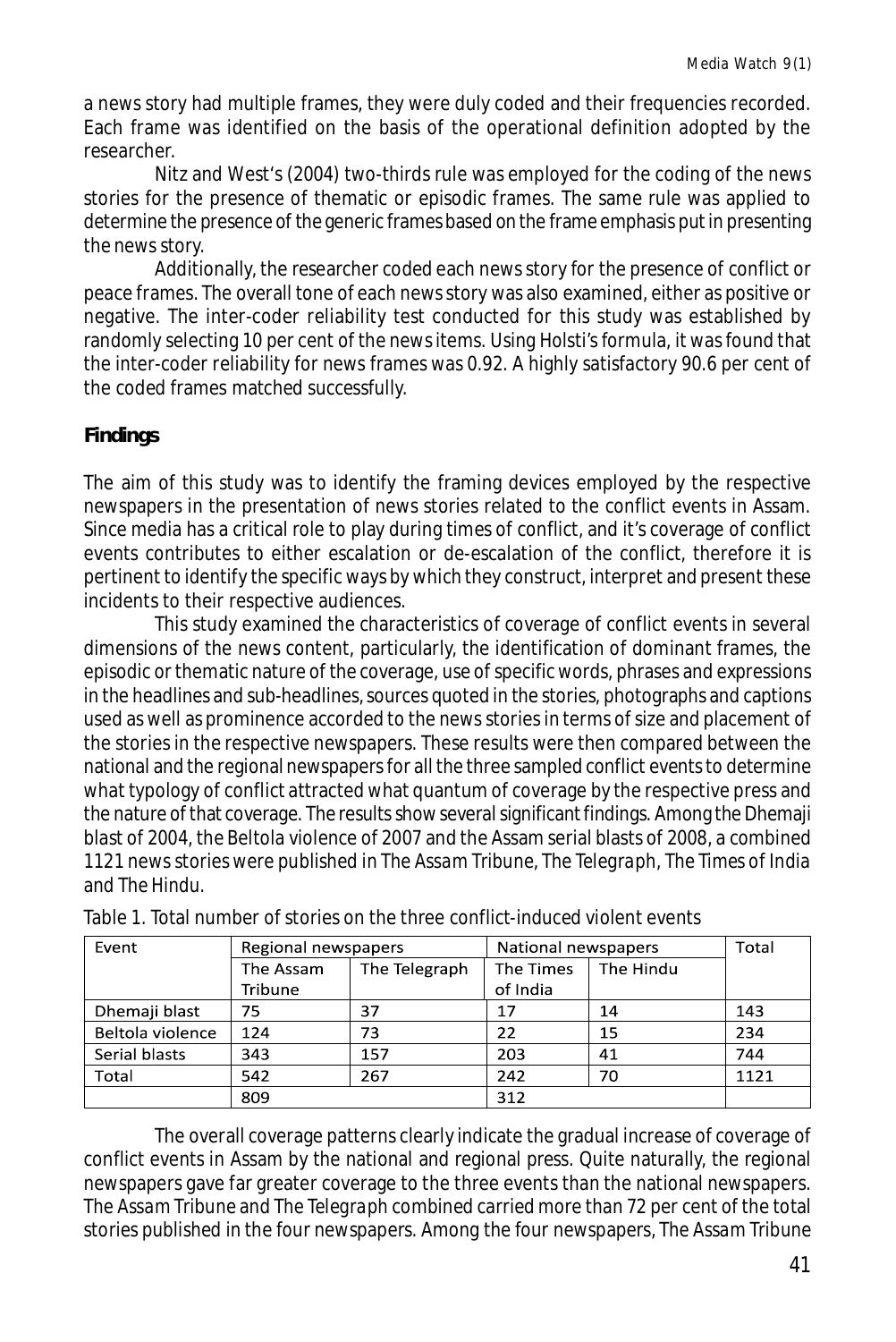carried the highest number of news stories on each of the events. There was a strikingly high coverage of the serial blasts among the four newspapers. The 2008 serial blasts had 744 news stories combined as compared to only 143 stories that were carried by the same newspapers on the 2004 Dhemaji blast.

An analysis of a grand total of 1956 items of editorial content that appeared in the four newspapers on the three conflict-related events showed that 'news' was the highest content in all the newspapers and 90 per cent of the news was hard news and only less than one-tenth was soft news content.

For the purpose of empirically calculating the prominence of front-page coverage of a news event in a more comprehensive manner, the researcher has developed the 'Cumulative Prominence Score'. This score is a measure of the overall prominence of the coverage of an event based on the size and placement of the news stories within the four quadrants of the front-page of the paper. The study found that the overall prominence given by the print media to conflict events taking place in Assam has increased over time as indicated by the Cumulative Prominence Score. The total prominence given to the Serial Blasts of 2008 was found to be more than three times higher than that given to Dhemaji blast, which took place in 2004. The Cumulative Prominence Score of news stories on Beltola violence was also higher than the score for Dhemaji blast. This is true in case of both regional and national newspapers.

Cumulatively, it is established through this study that the regional press gave four times more prominence to the conflict events, compared to their national counterparts. Within the regional press too, the prominence accorded to conflict events has been progressively increasing since 2004. The reasons may be either improvement in news dissemination technology or a 'metropolitan bias,' since the latter two events involved the capital city Guwahati, which could possibly explain why the Beltola violence and the serial blasts received extensive coverage compared to the Dhemaji blast that happened about 500 kms away from the state capital. Another development that has happened in the intervening period between 2004 and 2008 is that events from the region has began to attract greater attention in the national media landscape, even if only by a modest level. There is clear evidence that conflict events of the region have seen manifold increase in coverage and prominence, particularly in the national media, as the coverage of the Serial blasts of Assam has revealed.

| Event            | Regional newspapers |               | National newspapers |           | Total      |
|------------------|---------------------|---------------|---------------------|-----------|------------|
|                  | The                 | The Telegraph | The Times           | The Hindu | Prominence |
|                  | Assam               |               | of India            |           |            |
|                  | Tribune             |               |                     |           |            |
| Dhemaji blast    | 260                 | 41            |                     | 29        | 337        |
| Beltola violence | 420                 | 203           | 52                  | 46        | 721        |
| Serial blasts    | 578                 | 184           | 181                 | 111       | 1054       |
|                  | 1258                | 428           | 240                 | 186       | 2112       |
| Total            | 1686                |               | 426                 |           |            |

Photographs were a major part of the conflict reporting narrative. This study also revealed that every newspaper has its own pattern of publishing photographs related to the events. The Telegraph was particularly innovative and experimental with their photographs, magnifying the emotional appeals of the visual content through big blowups and close-ups of 'crying victims' or dramatic action. *The Times of India* too was replete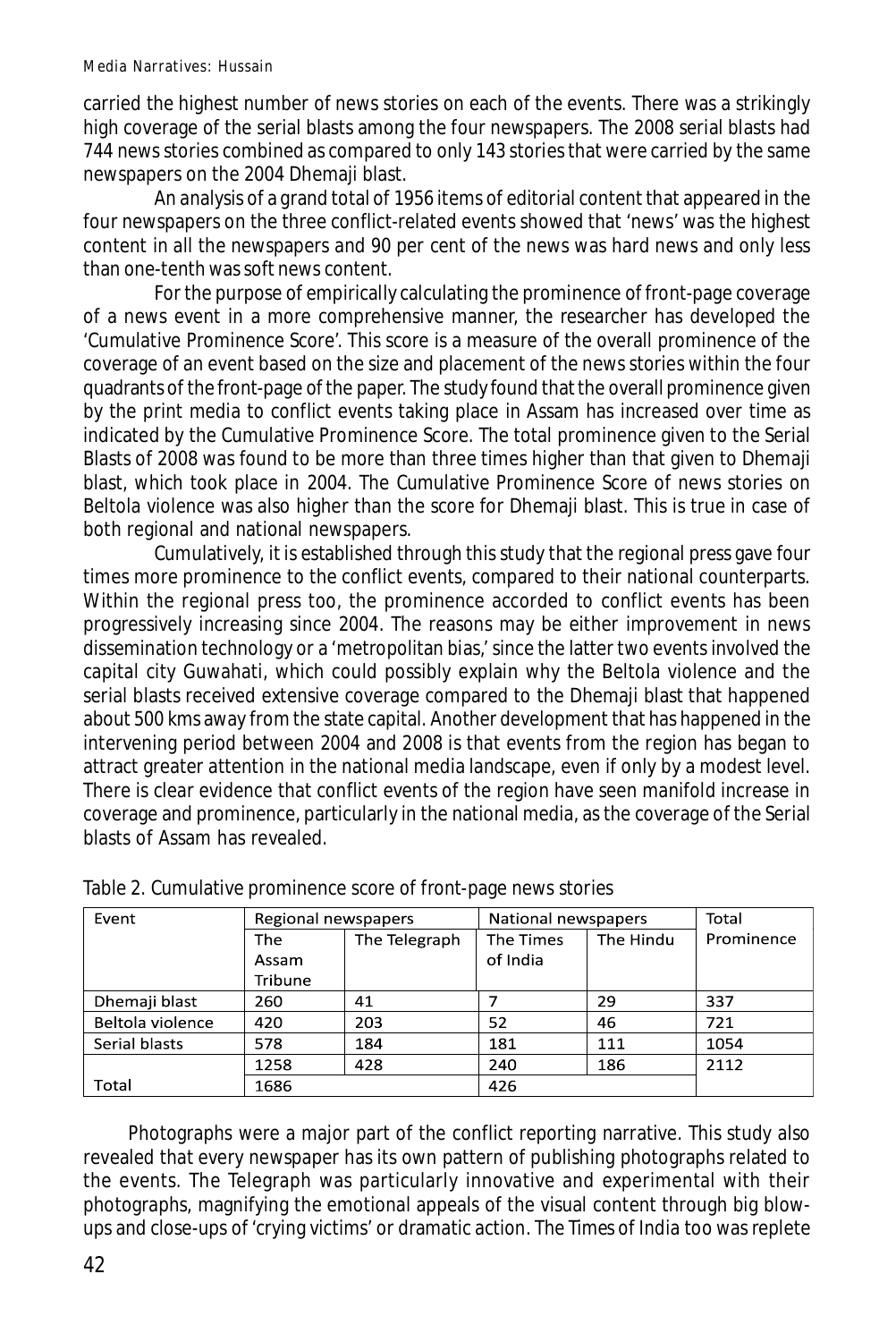with visual content and at times it has been seen, the file pictures being used are connected to the story only by 'connotative association' and not by factual connection. The Assam Tribune and The Hindu are traditional and conservative in their use of photographs. Both the newspapers used mostly medium-sized photographs and did not experiment with their layout and placement.

| Event            | Regional newspapers |               | National newspapers |           | Total  |
|------------------|---------------------|---------------|---------------------|-----------|--------|
|                  | <b>The</b>          | The Telegraph | The Times           | The Hindu | photos |
|                  | Assam               |               | of India            |           |        |
|                  | Tribune             |               |                     |           |        |
| Dhemaji blast    | 17                  | 19            | 9                   |           | 46     |
| Beltola violence | 31                  | 56            | 14                  | 4         | 105    |
| Serial blasts    | 114                 | 155           | 173                 | 22        | 464    |
|                  | 162                 | 230           | 196                 | 27        | 615    |
| Total            | 392                 |               | 223                 |           |        |

Table 3. Number of photographs on the three conflicts events

Images are powerful framing tools because they are less intrusive than words and as such require less cognitive load (Rodriquez et.al, 2011). This study surveyed the visual framing techniques and methods that were employed by the four newspapers in reporting the three conflicts identifies and analyzes visual frames in the news. A comprehensive analysis of the 615 photographs published by the four newspapers, led to the categorization of prominent actors and actions that dominated the visual content of the newspapers.

Photographs on the conflict-events published by regional newspapers largely constitute three framing categories. They are the 'establishment' frame of government, political and security personnel, the 'victim' frame of the victims affected by the violence and the 'protest' frame of civil society and organizations that condemn the conflict events for the violence that it unleashes and their call for peace and restoration of law and order. However, for the national press, their visual framing largely centers around 'establishment' frames of government officials, political leaders, police and security personnel and 'victim' frame of people affected by the violence. At the same time, it has to be said that national newspapers also tend to publish provocative photographs that have the potential to escalate the tension that already exists in the aftermath of a violent event.

For example, in the coverage of the Beltola violence, both national newspapers can be flagged for publishing certain photographs of the clashes, of *adivasi* protesters being attacked and beaten up by people, that actually fuelled a lot of protests all across the state and created a nationwide outcry against the violence. The most contested issue however remains the controversial photograph of an *adivasi* girl stripped naked by a few youths during the Beltola violence. Three days after the incident, The Telegraph carried the provocative image on its front-page, three days after the event that turned the very discourse surrounding the event from one being of 'class conflict' to a 'gender-conflict' connecting it to violence against women. *The Telegraph*, while defending the publication of the photograph said in its editorial that the image reflects the deep gender violence that exists in our society and it was necessary for people to know the 'uncomfortable truth' as it exploded the myth that women in the northeast region do not face discrimination or violence in society. Should *The Telegraph* have carried a front-page picture of the *adivasi* girl running unclothed down a Guwahati street after being stripped by rioters? It used black strips to conceal part of her nudity but her face was only slightly blurred. The publication of this photograph raises the ethical journalistic dilemma of whether sensitive information that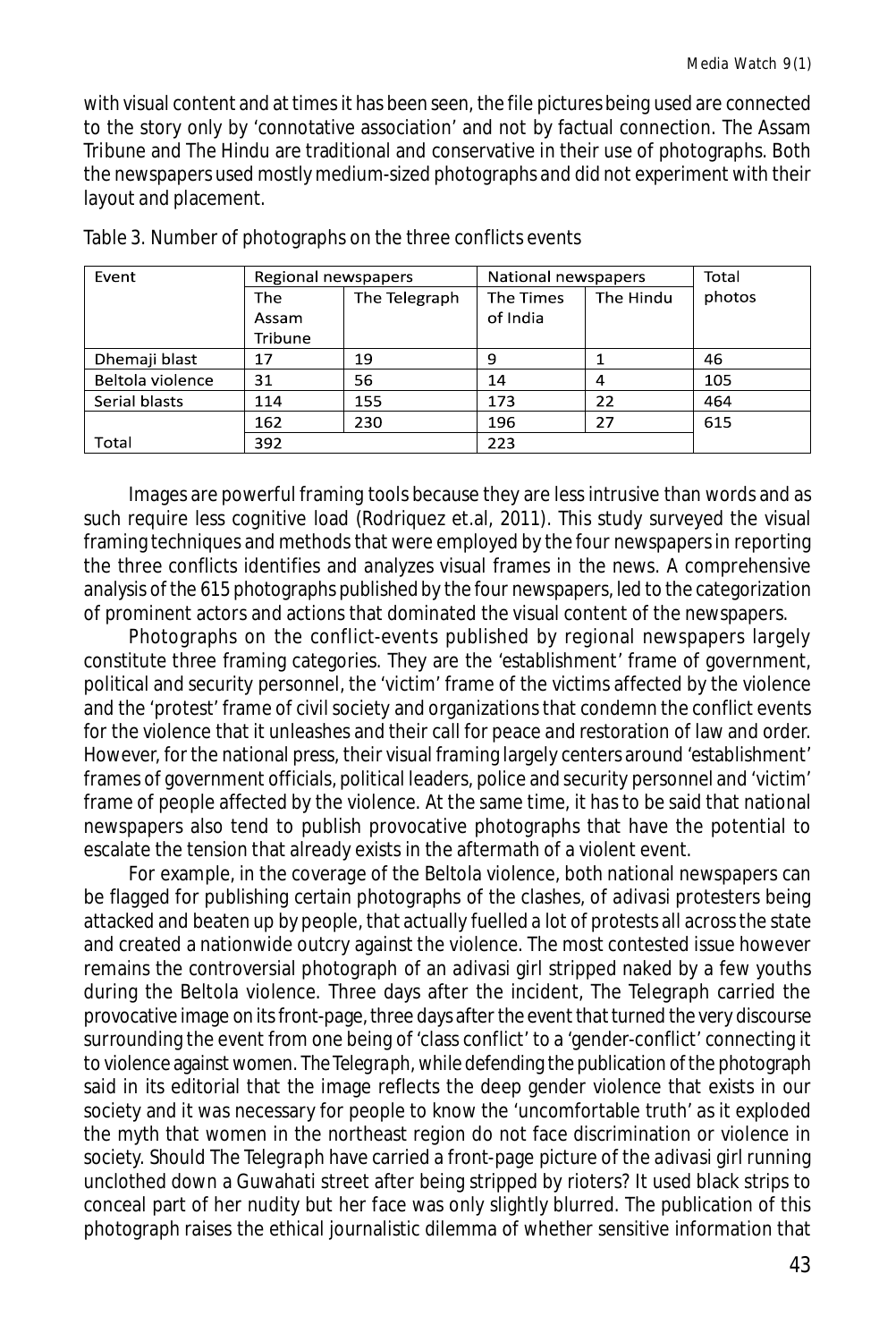has the potential to create further conflict should be published for the privilege of the 'readers right to know.'

|                                              | Regional press          |                         | <b>National press</b> |                | Total |
|----------------------------------------------|-------------------------|-------------------------|-----------------------|----------------|-------|
|                                              | The<br>Assam<br>Tribune | <b>The</b><br>Telegraph | The Times<br>of India | The Hindu      |       |
| Government/politician/<br>security personnel | 30                      | 50                      | 48                    | 6              | 134   |
| Victims/relatives of<br>victims              | 14                      | 35                      | 47                    | 13             | 109   |
| nitiatives/<br>Civil society i<br>citizens   | 41                      | 26                      | 26                    | 0              | 93    |
| Protest/peace rally                          | 55                      | 49                      | 33                    | $\overline{2}$ | 139   |
| Blast site                                   | 10                      | 27                      | 23                    | 6              | 66    |
| Perpetrators/suspected<br>perpetrator        | $\overline{2}$          | 16                      | 7                     | $\Omega$       | 25    |
| Religious leader/religious<br>prayers        | 5                       | 14                      | 9                     | 0              | 28    |
| Other                                        | 5                       | 13                      | 3                     | 0              | 21    |
| Total                                        | 162                     | 230                     | 196                   | 27             | 615   |

Table 4. Visual content of photographs on the three conflicts events

News stories were coded for their episodic and thematic frames. It was interesting to note that even though conflict stories did include historical context, they were still largely episodic. Both regional as well as national newspapers carried more episodic frames in their stories than thematic ones. It was seen that in the coverage of the Dhemaji blast, the Beltola violence and the serial blasts that all four newspapers delve significantly more on the hard facts related to the events than analyzing it from a thematic perspective. There was focus on the drama and violence of the breaking news, the death toll and most of the sources were official government sources.

The study also reveals the use of conflict as a dominant frame in reporting violent events. According to Semetko and Valkenberg (2000), conflict frames appear when newspapers emphasize conflict between individuals or groups to attract audience interest. This was more evident in the coverage of the Beltola violence and the serial blasts. Both regional as well as national press used the conflict frame more than any other frame in covering these two events. The conflict frame was also used more by the national newspapers than the regional ones. Human-interest frame on the other hand, appealed to the human emotional stimulus of readers by attempting to generate feelings like sympathy, anger, empathy etc. through the news presentation. This was either done by publishing emotionally loaded images, or by taking recourse to a long-form kind of personalized journalism centering on victims of the violence. After the initial coverage of hard news stories on the conflict events, the coverage gradually verges more towards human-interest stories highlighting the personal and emotional accounts from people directly affected by the violence. Consequence and attribution of responsibility as news frames were also evident in the reporting of the Dhemaji blast by the national media, though there were very few human-interest stories on the blast. Overall, it is clear that while the regional media extensively uses conflict and human-interest frames as well as attribution of responsibility frame, the national media focuses on the conflict and consequence frames the most.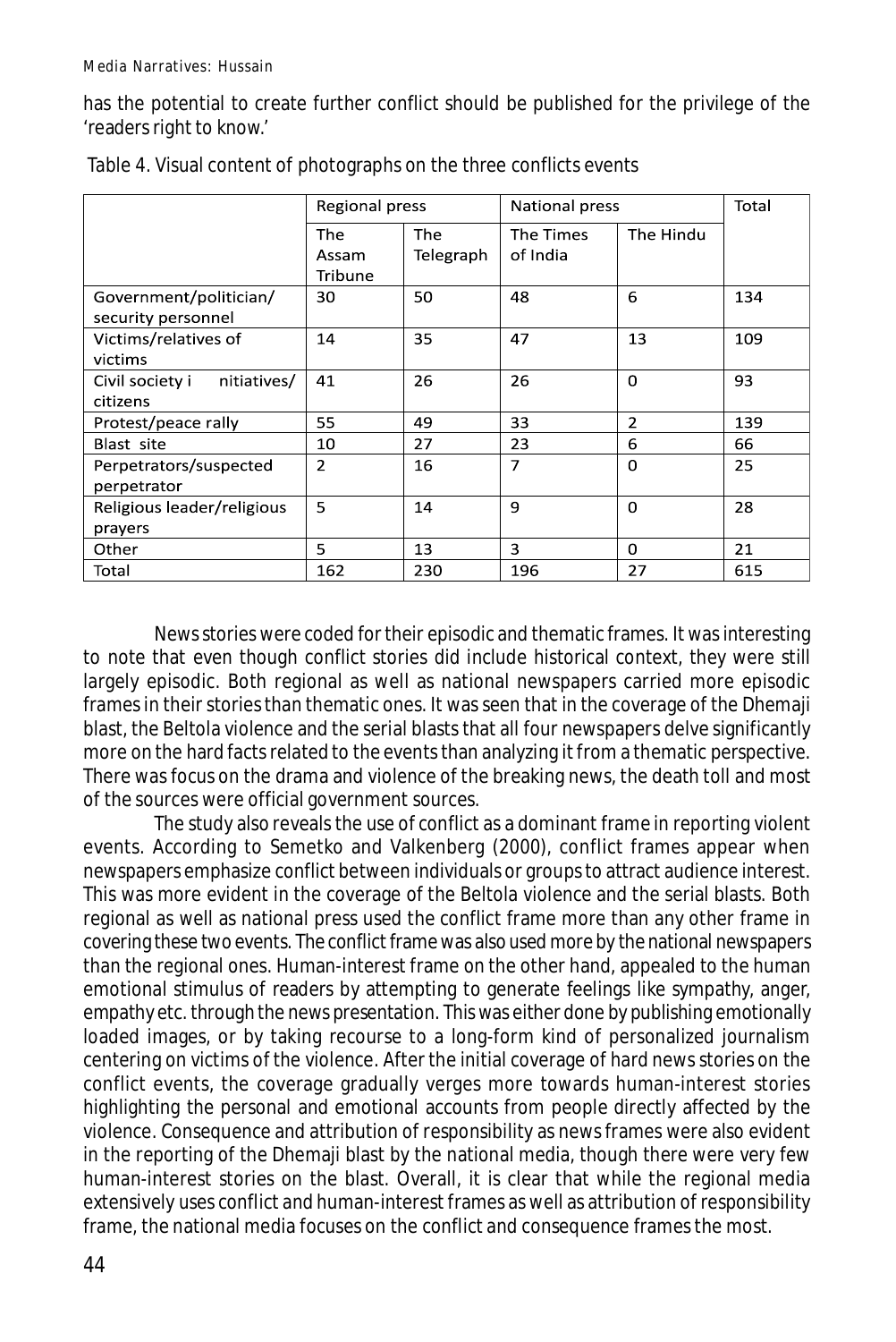Shoshanna Blum-Kulka and Liebes (1993) discuss the importance of the use of language in reporting conflicts and feelings or beliefs it may convey. They say that 'terms of address and reference are well-known linguistic indicators of attitudinal stance.' After a careful scrutiny, the researcher identified certain key terms that were used in the headlines and news story leads in all the four newspapers to describe the three events and the perpetrators of the events. It was found that both regional and national newspapers used nominal terms more than descriptive terms to characterize the events. In case of the Dhemaji blast, all the four newspapers refrained from carrying inflammatory labels in their reporting and mostly used the nominal, value-neutral terms 'blast' or 'Dhemaji blast'. In the coverage of the Beltola violence too, the print media was quite balanced in its choice of words or phrases to describe the event or the perpetrators. However, the reporting of the serial blasts revealed a different story. All the newspapers, barring The Hindu employed a highly sensational stance of reporting, using descriptive terms like 'terrorists', 'jihadis', 'messengers of hell' 'Black Thursday' etc.

The most common template used by all the newspapers to describe the perpetrators of the serial blasts was the descriptive term 'Jihadis/HuJI/SIMI/ISF'. The Assam Tribune used the term as many as 35 times in its headlines and leads during the month-long study period. Among all the other labels, this term was used 31 times by The Telegraph to characterize the perpetrators. Most of the stories in the initial days after the blasts directly blamed Islamic extremism for the Serial blasts. The 'us' versus 'them' dichotomy inherent in the 'war on terror' narrative was clearly evident in the news frames. According to Karim, 2002, it is pretty routine in public discourse as well as in the media coverage to identify Islamic extremism as the enemy in any discussions of terrorism. Its prevalence in coverage of the 2008 Assam serial blasts is somewhat attributable to the assumption that it is a theme that Indian news audiences can easily agree with. It was only after a week of the incident that the Islamic extremism narrative changed when government sources revealed that it was indeed the Bodo militant outfit, NDFB, that had carried out this terror attack.

Hester and Gibson (2003) address the use of tone as an element of attribute agenda setting. They argue that media coverage, particularly the media's emphasis on negative news, may have serious consequences (Hester & Gibson, 2003). Each newspaper story was assessed for its use of positive, negative, mixed or neutral tone. It was found that the overall tone of all the newspapers was largely negative in nature thereby validating traditional notions of news that suggest that the bulk of media coverage will be negative. The study corroborates Hester and Gibson's (2003) argument that media often overemphasize negative news and downplaying positive news.

The study reveals that the press shows a decided tendency to present the news through a combative lens. Three narrative frames—conflict, winners and losers and revealing wrongdoing—accounted for 30 per cent of all stories, twice the number of straight news accounts. Most of the front-page news items in the four newspapers deployed a combative lens, although it was more pronounced in the case of The Times of India and The Telegraph. The statements of government officials were counterpointed with opposing voices and statements.

In the coverage of the 2007 Beltola violence, it was seen that the newspapers, particularly The Times of India employed metaphors such as "beasts" and "battles" and portrayed the issue "as seemingly irreconcilable conflicts between neatly defined, diametrically opposed groups." Differing parties clearly shared no common ground and the stories in The Telegraph and The Times of India focused more on dramatic actions or words. The Assam Tribune, on the other hand refrained from publishing any photograph that captured the violent moments of the clash and by and large framed it as a 'law and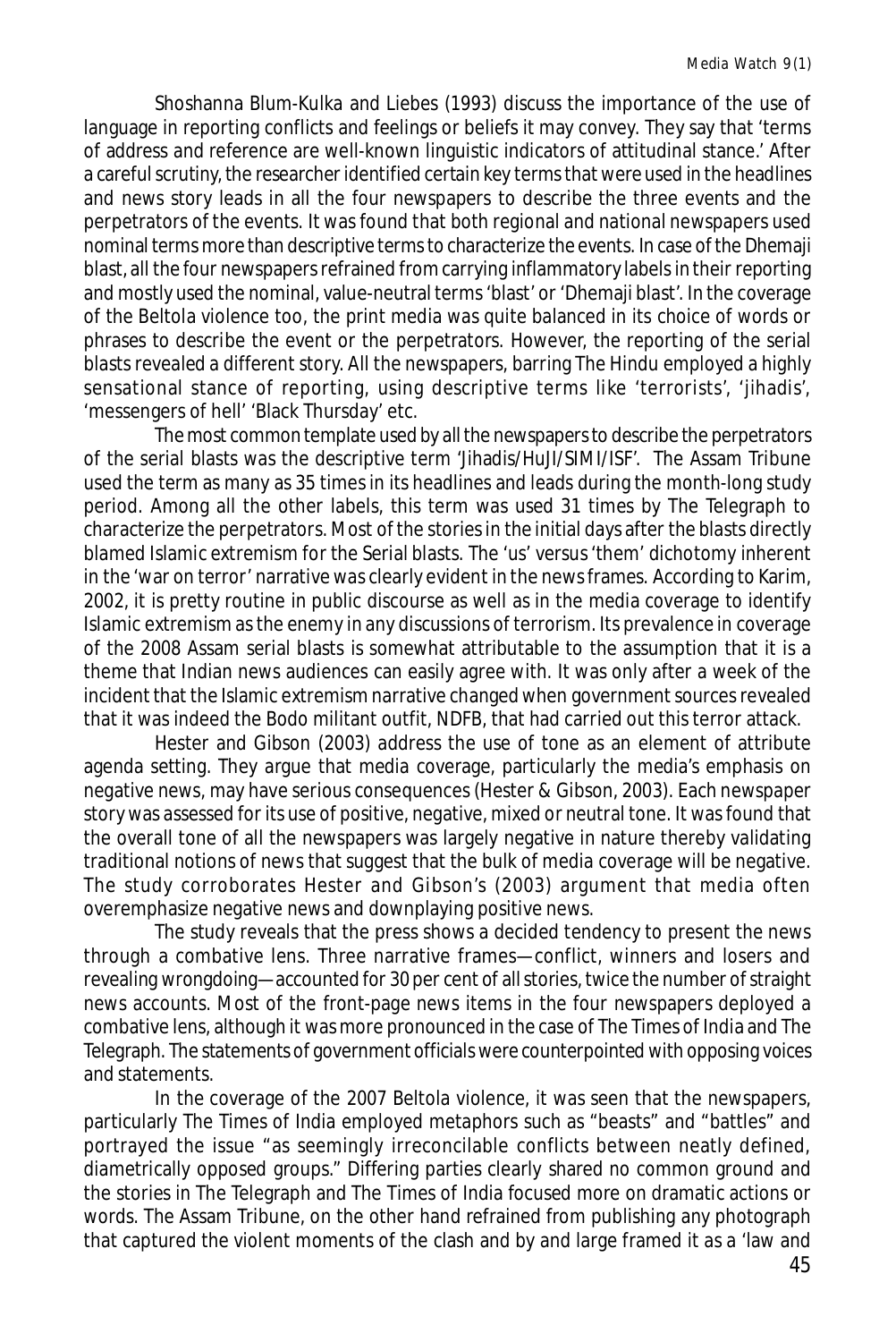order' situation. The Assam Tribune also blamed the role of the media, in one of their editorials in the way the incident was covered that created nationwide outcry against the Assamese people for the way the *adivasi* protesters were brutally attacked.

The Dhemaji blast carried out by the ULFA proved to be counter-productive for the insurgent group. The death of children in the blast marked a final downslide of public sympathy for the organization, even from those pockets in upper Assam where it used to enjoy a certain degree of moral and ideological support from the Assamese people. The incident sparked off a major public outcry in the state with the government, the civil society and various organizations terming this attack as 'barbaric', 'heinous', 'gruesome' and 'inhuman', and condemned the outfit as a terrorist organization, labeling them as 'killers of women and children'. This major incident however, could not attract much media attention in the national media. A state that has witnessed a series of insurgent violence for the last two decades, the Dhemaji blast also passed off as yet another act of violence carried out by just another militant organization from the 'troublesome' northeast region. The incident was therefore, framed as a militancy related violence rather than a terror attack. The regional media too did not give adequate coverage to the incident and limited its vision to 'attribution of responsibility' and 'consequence frames'. The scarce coverage of the incident by the regional media also reflects a 'state capital' bias in its news coverage. The researcher feels that if a similar incident had happened in the state capital, Guwahati, where school children were killed, it would have invited an inordinately huge extent of coverage by the regional media. Also, other structural, institutional, logistical and geographical reasons may also have contributed to the limited coverage of the Dhemaji Blast, even by the regional media.

In the case of the 2008 serial blasts in Assam, to the contentious issue of who were behind the attacks, the newspapers were found to have followed the brief provided to them by government sources. Government agencies, including the state government, state police, home ministry, army and paramilitary sources indicated the strong possibility of Bangladesh-based Islamist organization, Harkat-ul-Jihad-al-Islami (HuJI) to be behind this attack. The media coverage reflected the government's speculation on the probable involvement of 'Islamic jihadist forces' as evidenced by the number of references made about 'jihadis,' HuJI, Islamic Security Force and SIMI in the first-week headlines of the blast-related news items. The ULFA was seen as a strong suspect too by the authorities, and it was duly reflected in the media coverage as well. However, from November 9, 2008, the narrative surrounding the perpetrators began to shift from the 'jihadis' and HuJI to the anti-talk faction of the National Democratic Front of Boroland (NDFB). Ten days into the blasts, the police investigations revealed the involvement of the Ranjan Daimary-led antitalk faction of the NDFB. On November 9, 2008 the then Assam chief minister, Tarun Gogoi confirmed the involvement of the NDFB in the blasts, based on evidences gathered by intelligence agencies. However, this disclosure, confirming NDFB to be the actual perpetrators of the attack, was given a moderately subdued coverage in the newspapers. Except The Hindu, which extensively reported the new developments on its front-page on November 10, 2008, the other three newspapers reported on the new developments only on November 11 and 12, and except a few stories on the front-page, the successive stories on the fallout of the involvement of NDFB was relegated to the inside pages of the respective newspapers.

46 The coverage of the 2004 Dhemaji blast and the 2008 serial blasts in Assam reinforces what Moeller (2009) states, that 'while a terrorist attack may be the precipitating event that drives news coverage, the overwhelming amount of attention given to terrorism in the news relates to the political reaction to that event.' The reliance on government/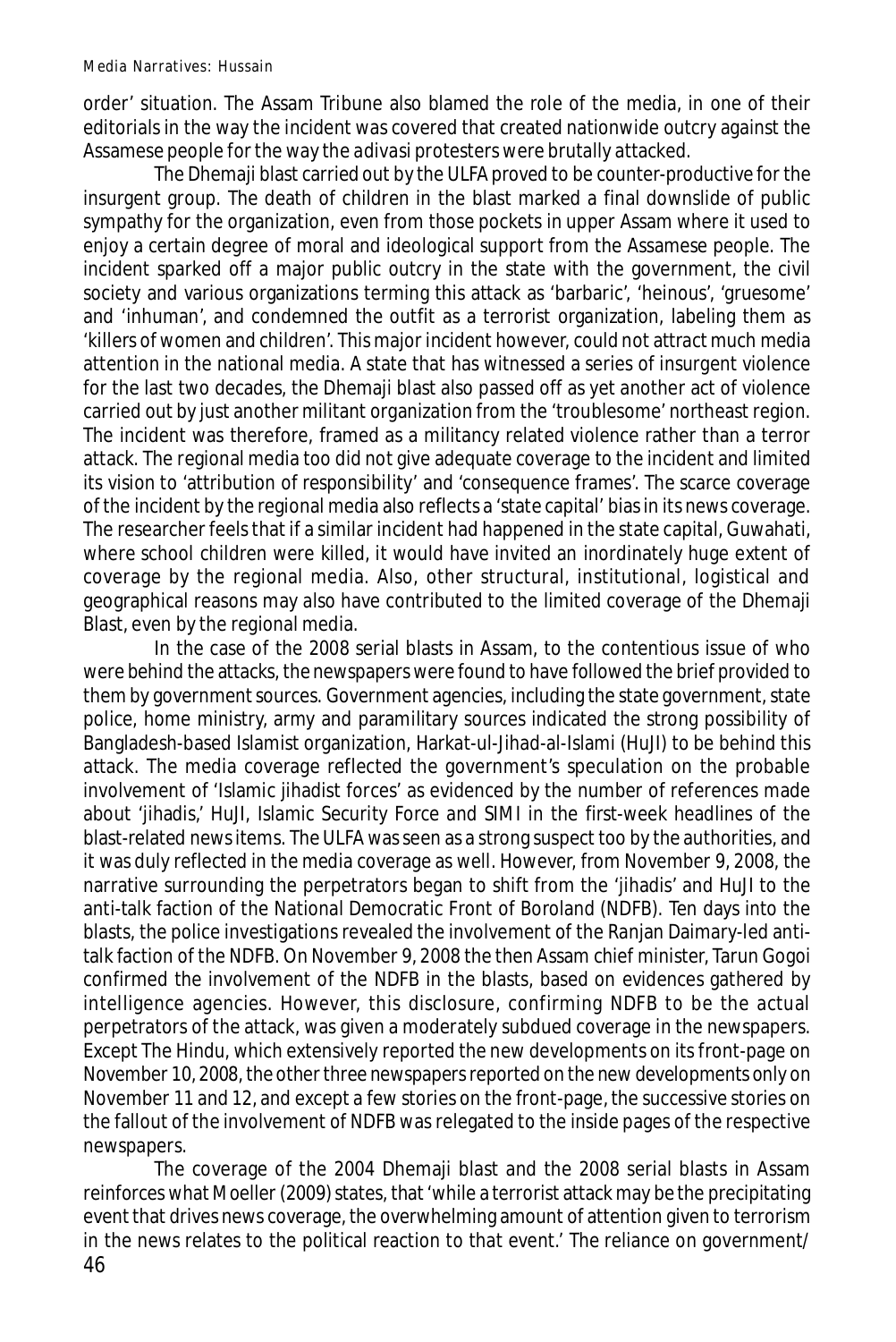official sources led the media initially to frame the blasts within the template of 'jihadi terror.' As a consequence, the post-blasts coverage was dominated by stories imputing blame on 'illegal migration, influx and infiltration' from Bangladesh that triggered the export of terror from across the border. It was found that a substantial quantum of postblasts coverage was devoted to the political squabbling that broke out between the government and opposition parties.

Much of the coverage of the aftermath of the terror attacks centered around political point-scoring, with politicians visiting the blasts sites receiving prominent coverage, postblasts press briefings by the government spokespersons given mostly front page coverage and opposition parties' press briefings leveling charges of incompetence against the government for their failure in providing security to the people, also getting enough print space. Moreover, an analysis of the sources quoted in the news stories show that two-third of them were either named or unnamed government, political, security and law enforcement officials, clearly vindicating earlier studies that say political establishment sets the term of public debate. The nature of the press coverage, particularly in the immediate aftermath of the incident, clearly privileges the 'politics' frame over other frames. This, however, gradually gives way to a 'human interest' frame with more and more coverage of the terror victims, survivors, eyewitnesses, celebrities, civil society and the odd story of 'providential escape' or 'cheating death' or a 'citizen hero' showing 'courage under fire' gaining prominence of coverage. The 'human interest' coverage of the terror victims also shows an interesting trend. Even while the news stories deal with the 'hard' information related to the blasts investigations, the visual content accompanying the story is often dramatic images of crying women or children, victims themselves or family members of victims of the attacks. Such combination of text with image can lead one to get a sense of how editors and reporters and layout designers frame violent incidents. A rather sexist subtext can be inferred from the news packaging traditionally used by the newsroom; and that is, while text is masculine, image is feminine. Therefore, in increasing number of victim-related terrorism stories, we witness this trend of 'dramatization of evil' expressed through an appetite for 'feminizing grief.'

Most terror news coverage provides often incorrect and varying statistics about the death toll and the number of injured. This was found in the first day's coverage of the incident by all the sampled newspapers. All the four newspapers gave different fatality and casualty figures, as well as incorrect information as to how many explosions actually did take place and the sites of these blasts. The Assam Tribune said 66 people were killed, The Telegraph said 72 people were dead, The Times of India claimed 61 were killed while The Hindu said 62 people were killed in the blasts. This can be attributed to the rather volatile nature of the incident, a synchronized series of explosions at multiple sites that makes it difficult for reporters to collate the details from different sites for an active developing story with multiple angles to finally come to a definitive casualty and fatality figure.

From the foregoing discussion, we may deduce that media provide significant play to 'official versions' to incidents involving spectacular violence. At such vulnerable situations, an anxious general populace looks to the government for information regarding their response to the crisis. And this provides the government the leverage to spin the situation to their advantage and present a 'narrative' that will direct the public discourse.

Government's responses to conflict always get prominent coverage, suggesting a clear 'establishment bias' inherent in the journalistic news gathering practice. As this study also reveals, the government-media symbiosis is a mutually beneficial exercise, particularly if the issue is conflict. The media rely on the government to lend cohesion and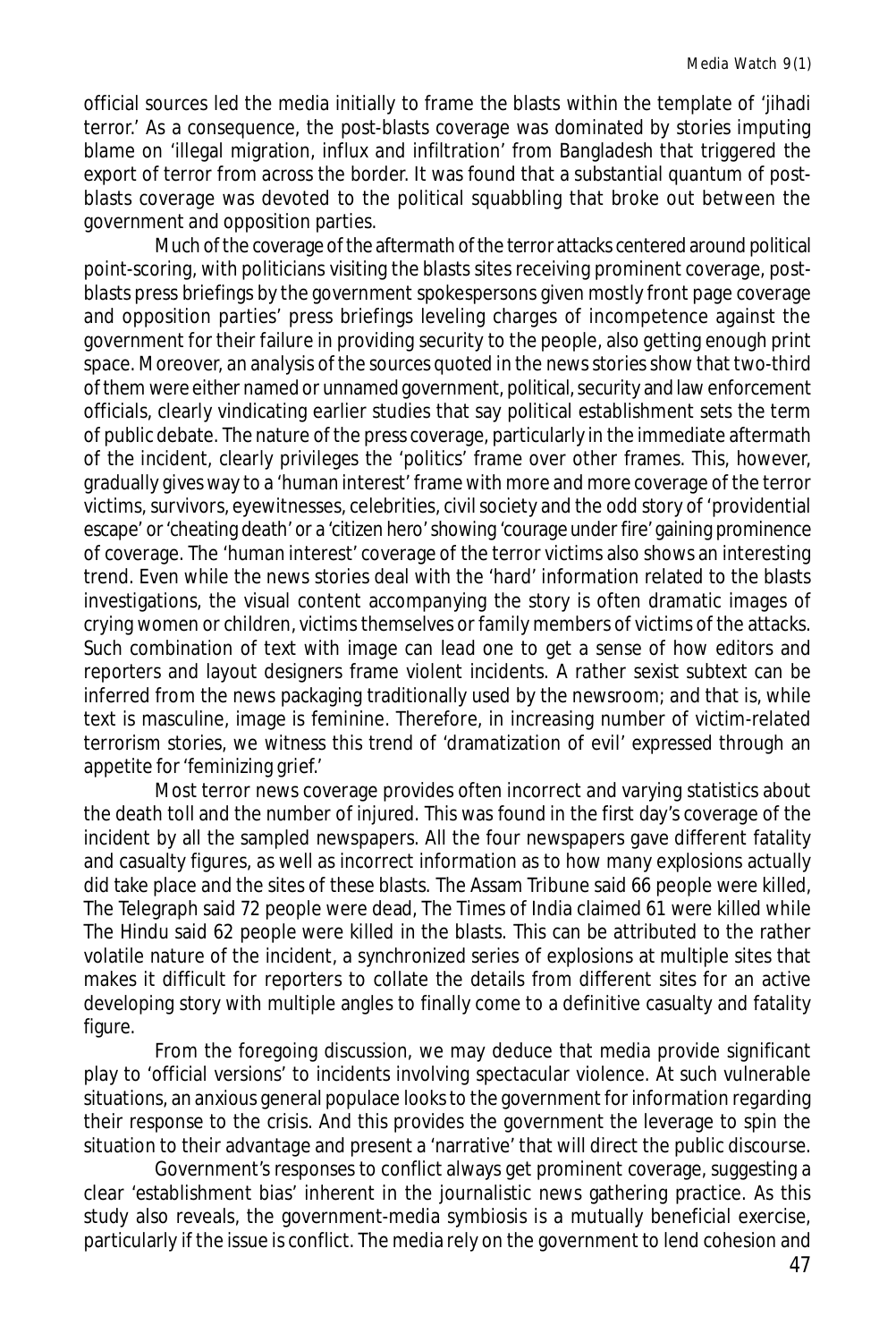create sense of the violent incidents like terror attacks. And when those authorities speak about an incident, media prominently report their comments. The presence of government sources actually helps the media to lend credibility, authenticity and legitimacy to their own news presentation. This is the 'pro status-quo bias' prominently evident in the coverage by The Assam Tribune, compared to the other newspapers. Even if it is critical of the government and blames it for the lapses that led to the violence, it never goes to the extent of overtly challenging the status quo. The government voice continues to get prominent space in its coverage.

The business dynamics of newspaper operations, the need for government advertising revenues for newspaper's sustenance, the need to have access to government sources for 'official' information, the government support required to carry out its business are all probable reasons for the status quo bias evident in news coverage. These structural factors create, what Robert Entman calls 'cascading network activation' of news, whereby 'information flows, like a waterfall, from the top (administration) through the middle (media) to the bottom (public), with limited interplay up the waterfall.' In this structure, the government administration is in a position of power to swing public opinion in its favor with the tacit support of the media. Therefore, the public debate on civic and political issues is framed by the media, largely dictated by the government, with a rare possibility of being the other way round.

### **Conclusion**

It is established through this study that cumulatively the regional press provided four times more coverage (prominence) to the conflict events compared to their national counterparts. However, it has to be said that although national media coverage of conflict issues from the northeast region of India remains skewed and frugal, events from the region are beginning to attract greater attention in the national media, even if only by a modest level, as the comparative analysis of coverage of the three incidents spanning a time period of five years has revealed. The 2008 Serial blasts in Assam cumulatively saw ten times more coverage than the 2004 Dhemaji blast triggered by the ULFA.

Within the regional press too, the coverage accorded to the three conflict events has reflected a progressive increase since 2004. The reason may be improvement in data transmission technology, easy internet access from remote areas, or a 'metropolitan bias.' Since Guwahati, the capital city of Assam was the epicenter of both the 2007 Beltola violence and 2008 serial blasts, both these two violent incidents attracted far greater media coverage both by the regional and the national press compared to the 2004 Dhemaji blast that took place in Upper Assam's Dhemaji district over 500 kms away from the capital. The tyranny of distance coupled with the unavailability of high-speed data transmission technology way back in 2004 clearly manifested itself in the rather minimal press coverage provided to the Dhemaji blast.

Overall, the findings show that the coverage of the events were episodic in nature, negative in tone, the national media mostly employing 'conflict' and 'attribution of responsibility' frames for their stories while the regional press largely employing 'human interest' frames in their coverage. Both national and regional media continued to give privilege to government sources in their stories, but it was markedly high for the national press. Since the coverage of the Dhemaji blast and Beltola violence by the national press was scarce, it is likely that it produced among its readers, particularly the national audience, an incoherent, de-contextualized understanding of the conflict-induced violent incidents.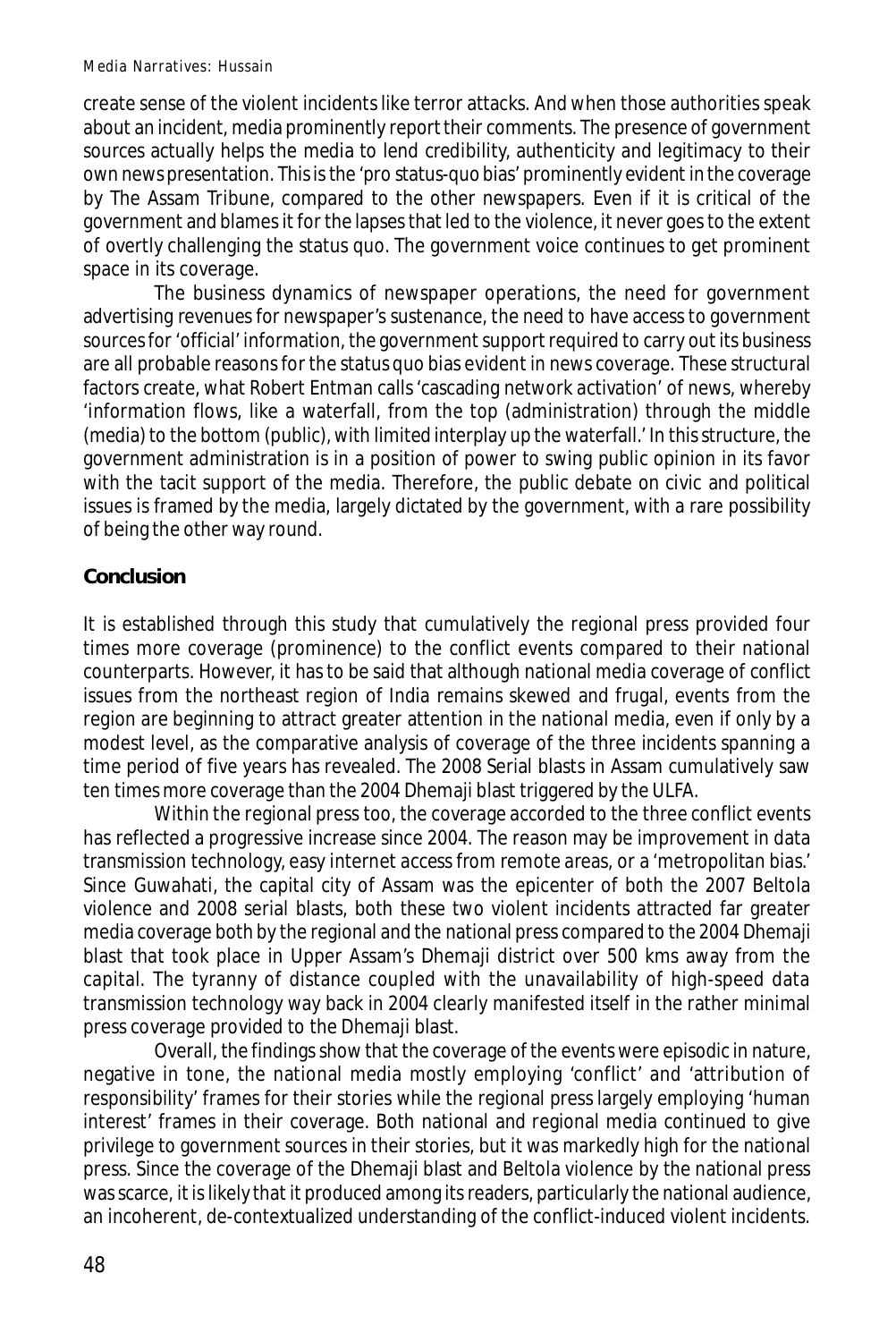Rather, as this study also empirically establishes, the superficial and skin-deep coverage of the complex conflict dynamics of the northeast region by the national media contributes to the misgivings and misconceptions about this region among people from 'mainland' India.

Media, as a site of conflict and as a purveyor of conflict, has a critical role to play in the 21<sup>st</sup> century world characterized by the growing faultlines of nationality, race, religion, ethnicity and language. India's northeast region has been the breeding ground of continued conflicts of various types, and yet this region has remained largely outside the national media radar. The intermittent spurts of attention given to the region by the national media are only during calamities or extremist-related violence. This has created a negative stereotype of this culturally rich yet volatile territory. The thriving regional media has made up for the lack of national media presence in the region, and they have a significant role on what issues the public thinks about and how it thinks about them. The role of the regional media during times of internal strife and conflict cannot be overemphasized. Since they are a part of the socio-cultural milieu, they have a far greater understanding and insight of the conflict dynamics of the region. They also have a far greater sweep in their coverage of conflict issues in terms of space and frequency, to include within its ambit, varied voices, perspectives and angles, that is found wanting in the coverage by the national press.

However, national media also have no less a role to play during violent conflicts in the region. They provide greater visibility to issues happening in the periphery of the country to a national audience as well as to policy makers in the corridors of power in the national capital. Their reportage has a direct bearing on the policy decisions taken by the government to restore peace and development in the region. Therefore, since both national and regional media are crucial for the establishment of peace and harmony in conflictriddled societies, it is of paramount importance that the respective media institutions engage in a kind of journalism that promotes conflict resolution strategies, encourages diversity of opinions, supply credible information and act as guardians of transparent politics. And this can happen if the national media invest more attention in understanding this region and stop parachute jumping only during times of crisis, the newspaper houses should promote a culture of diversity in their newsrooms, reporters and photographers should be trained on the ethical aspects of covering conflict, regional media should desist from sensationalizing stories involving spectacular violence, greater emphasis on factchecking of information handed to the press, and a basic level of media literacy among the journalists covering conflicts to understand the political economy of the media. The northeast region of India has been variously described as trouble-torn, restive, remote, conflict-ridden etc. by both the national and the regional media. It is in questioning these 'dominant' frames, employed by media both within and outside the region, which can be the beginning of a process of imagining a new and positive template to characterize the eight states of the northeast region of the country.

#### **References**

- Alali, A.O. & Eke, K.K. (Eds.) (1991). *Media Coverage of Terrorism: Methods of Diffusion*. USA: Sage Publications.
- Baruah, S. (2006). *Durable Disorder: Understanding the Politics of Northeast India.* New Delhi: Oxford University Press.
- Bhaumik, S. (2007). *Insurgencies in India's North East: Conflict, Co-option and Change*. East West Center, Washington Working Papers, Washington D.C.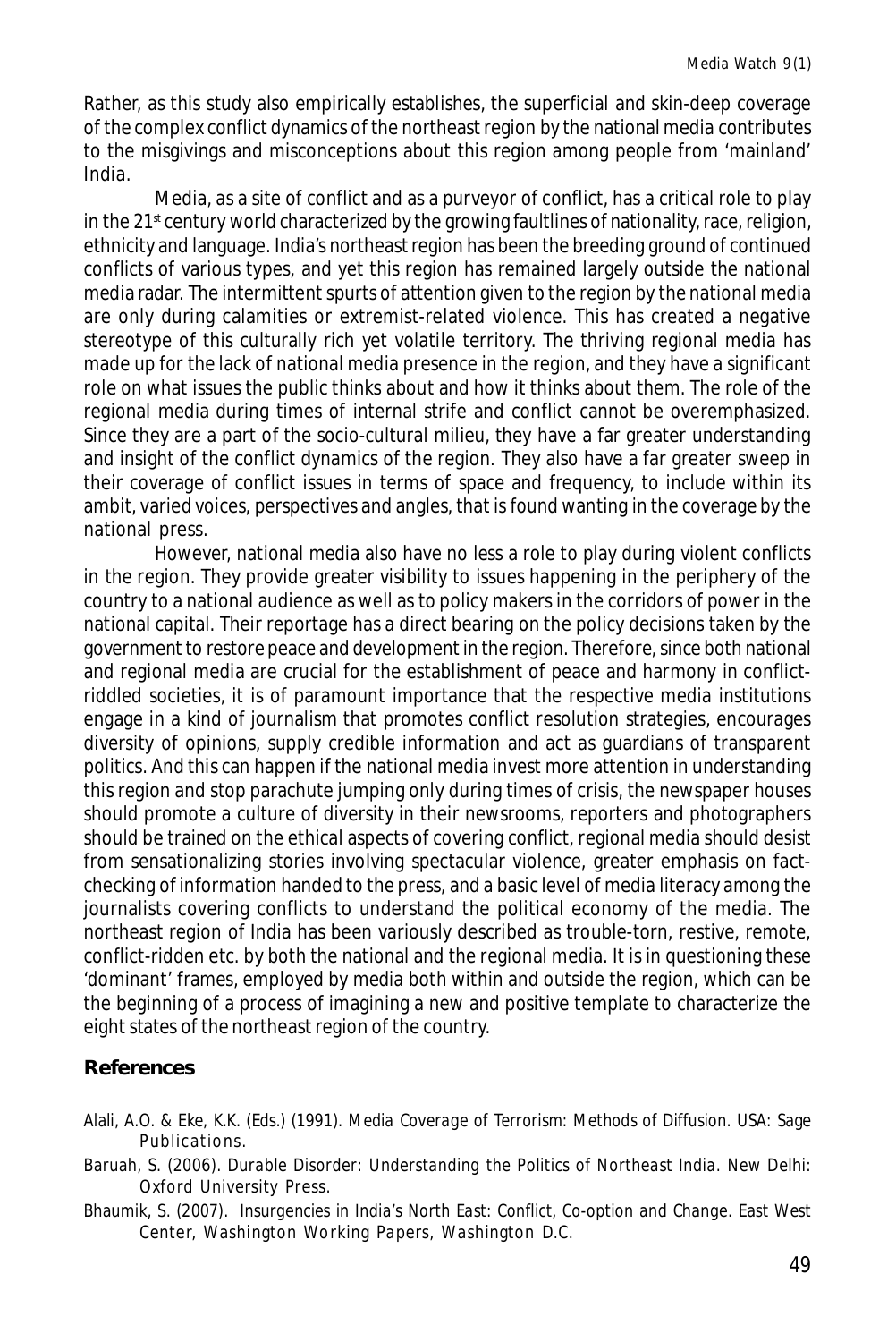- Blum-Kulka, Shoshanna and Tamar Liebes (1993). Frame Ambiguities: Intifada Narrativization of the Experience by Israeli Soldier. In Akiba A. Cohen and Gadi Wolfsfeld (Eds.), *Framing the Intifada: People and Media*, 27-52. Norwood, NJ: Ablex Publishing Corporation.
- D'Angelo, P. & Kuypers, J. A. Eds. (2010). *Doing News Framing Analysis: Empirical and Theoretical Perspectives*. London: Routledge.
- De Vreese, C. H. (2005). News Framing: Theory and Typology. *Information Design Journal*, 13(1): 51-62.
- Druckman, J. N. (2010). Foreword. In P. D'Angelo & J. A. Kuypers (Eds.), *Doing news framing analysis: Empirical and theoretical perspectives.* New York: Routledge.
- Entman, R.M. (2004). *Projections of Power: Framing News, Public Opinion and US Foreign Policy*. The University of Chicago Press: Chicago and London.
- Entman, R. M., & Rojecki, A. (1993). Freezing out the Public: Elite and Media Framing of the U.S. Anti-Nuclear Movement. *Political Communication*, 10,155-173.
- Gamson, W.A., et al. (1992). Media Images and the Social Construction of Reality. *Annual Review of Sociology*, 18: 373-93.
- Goffman. E. (1974). *Frame Analysis: An Essay on the Organization of Experience*. Cambridge, MA: Harvard University Press.
- Hertog, J. K., & McLeod D. M. (2001). A Multiperspectival Approach to Framing Analysis: A Field Guide. In Reese, S.D. et al. (Ed.), *Framing Public Life: Perspectives on Media and Our Understanding of the Social World* (pp.139-161). Mahwah, New Jersey: Lawrence Erlbaum Associates, Inc.
- Hester, B. & Gibson, R. (2003). The economy and second-level agenda setting: A time series analysis of economic news and public opinion about the economy. *Journalism and Mass Communication Quarterly, 80(1), 73-90.*
- Holsti, O.R. (1969). *Content Analysis for the Social Sciences and Humanities*. Reading, MA: Addison Wesley Publishing.
- Hussain, S.M.A (2016). Measuring Prominence through Cumulative Prominence Score: An analysis of media coverage of Assam Serial Blasts. *Journal of Content, Community & Communication*, 3(2):21-30.
- Hussain, W. (2005). ULFA talks tough with bombings. *South Asia Intelligence Review*. IV/24.
- Iyengar, S. (1991). *Is Anyone Responsible? How Television Frames Political Issues*. Chicago: University of Chicago Press.
- Kern, M., Just, M. & Norris, P. (2003). The Lessons in Framing Terrorism. In Norris, P., Kern, M. & Just, M. (Eds.) *Framing Terrorism: The News Media, the Government, and the Public*, pp. 281–302. New York: Routledge.
- Matthes, J., & Kohring, M. (2008). The Content Analysis of Media Frames: Toward Improving Reliability and Validity. *Journal of Communication*, 58, 258-279.
- Media Coverage of the Darfur Conflict in Sudanese and Non-Sudanese Media: A quantitative and qualitative analysis (2009). Report published by IMS & Cairo Institute for Human Rights Studies, Egypt.
- Moeller, Susan D. (2009). Packaging Terrorism: Co-opting the News for Politics and Profit. Chichester: Wiley-Blackwell.
- Misra, U. (2009). ULFA: Beginning of the End. *Economic & Political Weekly*, XLIV/52.
- Nicole, Y.L.F. (2009). Framing Analysis of a Conflict: War/Peace Journalism. *Journal of the South East Asia Research Centre for Communications and Humanities*, 1(1): 17-32.
- Ninan, S. (2009). *The Ethics of Conflict Coverage*. Infochange News & Features. Retrieved from http://infochangeindia.org/agenda/reporting-conflict/the-ethics-of-conflictcoverage.html
- Ninan, S. (2009). *Reporting Assam's Ethnic Cauldron*. Retrieved from http://www.thehoot.org/ web/home/story.php?storyid=4118&mod=1&pg=1&sectionId=22&valid=true